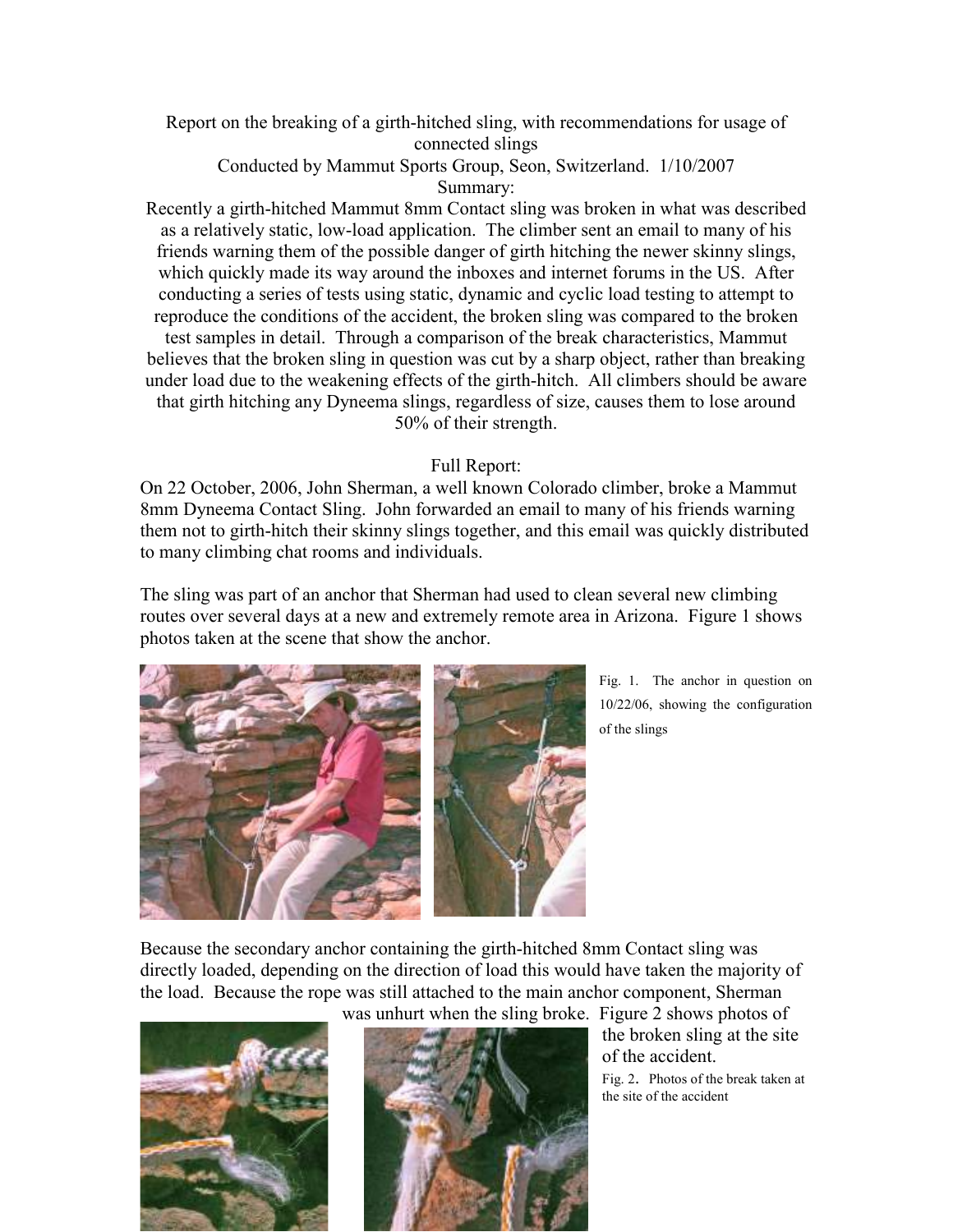The break of the Mammut sling is exactly located just outside the girth hitch. One strand of the sling is completely broken, while only a few threads on the other strand are damaged. In addition, there is a small area of damage on the spectra sling above the girth-hitch. Because the breaks resulting from loading a sling to failure have never shown this linear of a break, Mammut was very interested in obtaining the sling to do further analysis into the break.

Approximately 2 weeks later, Sherman sent the still-girth-hitched slings to Mammut for further analysis. The slings were a Mammut 8mm Dyneema Contact sling, which was girth hitched to a Misty Mountain 15mm Spectra sling (Fig 3).



Fig. 3. Misty Mountain 15mm Spectra sling, strength 3097.5 DaN; and Mammut 8mm Contact sling, strength 2308DaN.

Dyneema and Spectra are high-strength polyethylene fibers having a tensile strength roughly 15 times greater than steel and 40% greater than aramid (Kevlar) by weight. The fibers, which for the purposes of this discussion can be considered the same, have a long lifespan and a high resistance to abrasion, moisture, UV rays and most chemicals. Dyneema also has the reputation of being "hard and sharp" under load, meaning that it can increase the risk of it cutting when attached directly to other slings. According to Sherman's statement, the girth-hitched slings had not sustained any dynamic falls, but were only subject to the normal bouncing and swinging forces associated with ascending and descending the rope repeatedly. It is already well-known from industry testing and technical literature that knotted slings lose a significant amount of their strength (Alpin-Lehrplan 6, Alpenverein/BLV; "Bergrettung" by Toni Freudig and Adalbert Martin) —a strength loss of 50% is a generally accepted ballpark of what to expect from any girth hitched sling, although Freudig and Martin state that a knot can reduce the strength of rope and webbing up to 57%. However, even if we allow for a 60% reduction in strength from the 22kn minimum breaking strength of a Mammut Contact sling, 8.8 KN, or 880kg (roughly 2000lbs) strength should remain. In recent years Mammut conducted two series of tests on the issue of knots and how they affect the strength of various materials. The first was conducted in 2004, the second in summer of 2006. Both test series confirm what is already written in the technical literature: the tensile strength of slings girth hitched together will be reduced by around 50%. Because there were supposedly no falls taken on these slings, and a typical climber of Sherman's weight should never generate this much force on the rope through cleaning a route (ascending and descending, swinging, etc), this demanded a detailed investigation to determine the cause of the breakage, and to determine if the new generation of skinny slings react differently to knots than had previously been thought.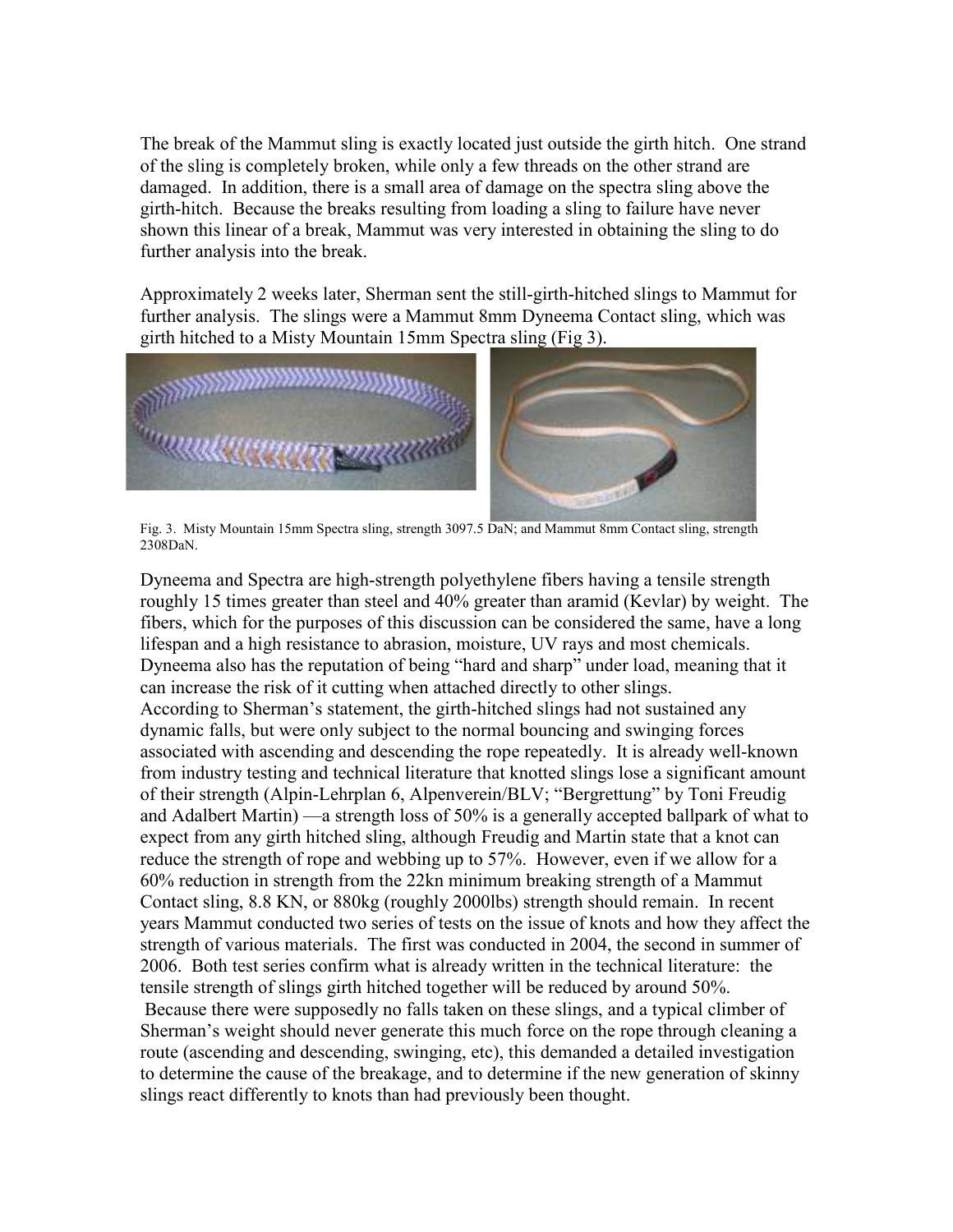In order to determine the specific mechanism of breakage, Mammut conducted a number of tests in order to attempt to recreate the breaking characteristics of the Sherman Sling. Because different types of loads result in patterns of breakage that are consistent and exhibit certain identifying characteristics, this information is important in determining the actual cause of any failure. Dynamic, static, and cyclic load testing were all used.

In a primary phase, girth-hitch-connected slings were statically loaded until they broke, and some were cut with a knife both loaded and unloaded. Figure 4 shows some sample results of this static testing.

| $\begin{picture}(20,10) \put(0,0){\line(1,0){10}} \put(15,0){\line(1,0){10}} \put(15,0){\line(1,0){10}} \put(15,0){\line(1,0){10}} \put(15,0){\line(1,0){10}} \put(15,0){\line(1,0){10}} \put(15,0){\line(1,0){10}} \put(15,0){\line(1,0){10}} \put(15,0){\line(1,0){10}} \put(15,0){\line(1,0){10}} \put(15,0){\line(1,0){10}} \put(15,0){\line(1$ | Knot        | <b>Break</b><br>strenght<br>daN<br>Result | Fig. $4$ |
|-----------------------------------------------------------------------------------------------------------------------------------------------------------------------------------------------------------------------------------------------------------------------------------------------------------------------------------------------------|-------------|-------------------------------------------|----------|
| Sling connection 8/12                                                                                                                                                                                                                                                                                                                               | airth-hitch | Break of the<br>1102.7 8mm sling          |          |
| Sling connection 8/Spectra 15                                                                                                                                                                                                                                                                                                                       | girth-hitch | Break of the<br>1333.1 8mm sling          |          |

As already implied, the reproduction of the accident was very important to the testing. To attempt to reproduce the swinging and bouncing forces caused by ascending and descending, sling connections were preloaded with different forces, and then exposed to 114 load cycles per minute. The cyclic force alternated between 80% and 120% of the preload force. Figure 5 shows the number and force of loads the slings were exposed to—none broke, even after thousands of repetitions. Fig  $5$ .

| <b>CONTRACTOR</b>    | mot          | oscillations train. | orce daN | Force daN<br>spension | Force dalV max. | <b>Result</b>     | Coment                                                |
|----------------------|--------------|---------------------|----------|-----------------------|-----------------|-------------------|-------------------------------------------------------|
| omection 8/12        | girth-hitch  | 2'1140              | 320/560  | 400/700               |                 | 491/840 no damage |                                                       |
| connection 8/9       | girth-hitch  |                     | 240      | 300                   |                 | 360 no damage     |                                                       |
| Ing connection 8/9   | girth-hitch  | 20620               | 220      | 400                   |                 | 490 no damage     |                                                       |
| Sing connection 8/8  | girth-hitch  | 13680               | 640      | 800                   |                 | 960 no damage     | Loaded till breakage after.<br>Eroken by 1411 daN.    |
| Sing connection 8/9  | girth-hitch  | 13680               | 640      | 800                   |                 | 960 no damage     |                                                       |
| Sing connection 8/12 | girth-hillch | 2290                | 640      | 800                   |                 | 960 no damage     | Loaded till breakage after.<br>Eroken by 1292.7 daN.  |
| Sing connection 8/12 | girth-hitch  | 2290                | 640      | 800                   |                 | 960 no damage     | Econoci til brezkage after.<br>Eroken by 1327.9 dalN. |

This testing showed that tightened, knotted slings had a higher tensile strength than slings that are only tightened by hand, leading to the conclusion that untightened knots may break at least in part because of a melting impact if the force is lower. Therefore, in a secondary phase we conducted dynamic testing in the drop tower, the results of which are shown in Figure 6.

|                                | Vici                                           | Drop height (drop) |      | <b>TEM</b> | <b>Picture</b>   | Result                                          | Corneral                          |
|--------------------------------|------------------------------------------------|--------------------|------|------------|------------------|-------------------------------------------------|-----------------------------------|
| Strig connection 6/Spectra 15  | cirth-hitch                                    | $-1.300$           | 452  | 453        | --               | no damage.                                      | Test canceled after 145<br>drops  |
| Sing connection & Spectra, 15  | oirth-hitch                                    | $-2.3m$            | \$11 | 606        | ਵ∸               | in damage                                       | Test cancelled after 200<br>drops |
| Knotted Set sing, 120cm        | Tightened with 30 daN                          | $-0.9m$            | 308  | 711        | $\frac{1}{2}$    | Brook shows through in the<br>Sth drop          | lightly burned                    |
| Knotted Ser sling, 120cm.      | Tightened with 80 daN.                         | On                 | 357  | 357        | $\epsilon$<br>-- | Brrot slided through in the<br><b>STER CHOO</b> | Sontly burned                     |
| <b>Machine Ferraing: 120cm</b> | Tightened with 30 daN                          | tro                | 1046 | 1046       |                  | Byyot slided through in the<br>fist drop        | lightly burned                    |
| Knottall her sing; 120cm       | Tightened with 400<br>dahl                     | <b>Dm</b>          | 313  | 1260       | e<br>--          | Briot silded through in the<br><b>Cind</b> drop | lightly burned                    |
| Knottad Berlaing, 120cm        | TigNasad with 800<br>daN                       | 0 <sub>m</sub>     | 382  | 382        | All T<br>-- 2    | Briot stided through in the<br>1st drop         | lightly burned                    |
| <b>Hondard Serving, 240cm</b>  | <b>ID BRIDGE WINDSOF</b><br><b>Clash &amp;</b> | 0m                 | 276  | 276        | £.<br>-- 1       | 1st drop                                        | lightly burned                    |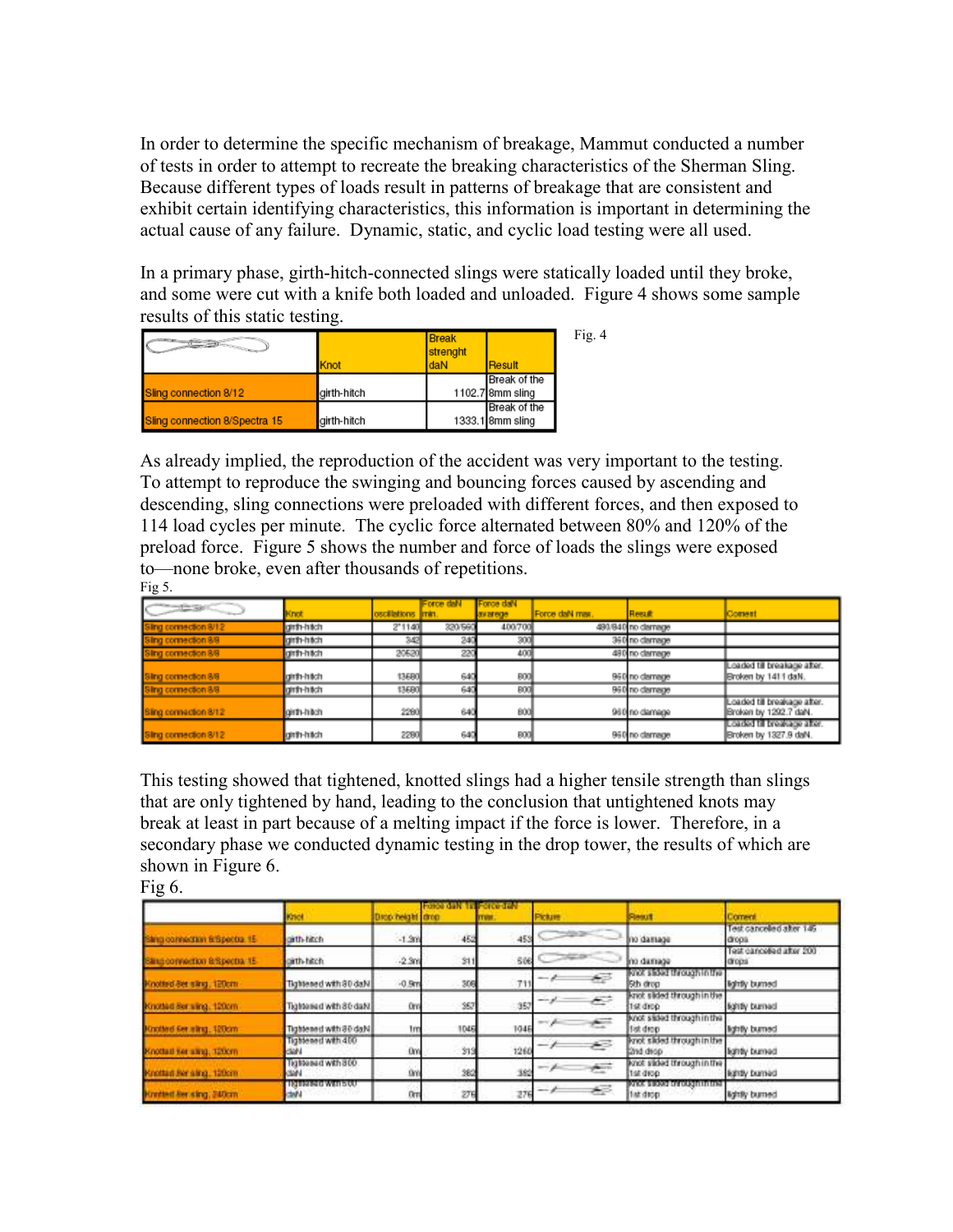To begin, two experiments were done to evaluate the strength of the sling connection when exposed to many repetitions of a lower force, as would be associated with the bouncing while ascending and descending a rope—both experiments had to be cancelled after hundreds of repeated impacts without breakage. After this, connected slings were mounted in the drop tower so that the knot slipped under load, generating higher temperatures through friction and finally leading to surficial burning of the slings. The slings tested in this manner showed light melting at the edges which only had a small effect on the strength of the sling.

After conducting these tests, Mammut took the broken sling, along with all of the broken test samples, to the textile proofing company Testex, to compare the breaking characteristics of the Sherman sling to those of the tested samples in detail. Microscope photos were taken of the different tested breaks, of which 6 representative photos are shown here (Fig's 7-12). Each photo is representative of the features typical for their respective breaking mechanisms (i.e. a hard dynamic fall, a static load, a cut, etc).

Fig 7. A picture of a typical dynamic break produced in the drop test apparatus. Note the somewhat uneven nature of the break, and the melted ends of the individual fibers



Fig. 8. A picture of a typical break produced by a static pull. Note the uneven nature of the break and the melted ends and melted together areas of the individual fibers



Fig 9. A typical dynamic break in a pretightened girth hitch. Note the long, extended nature of the break with clearly melted-together fibers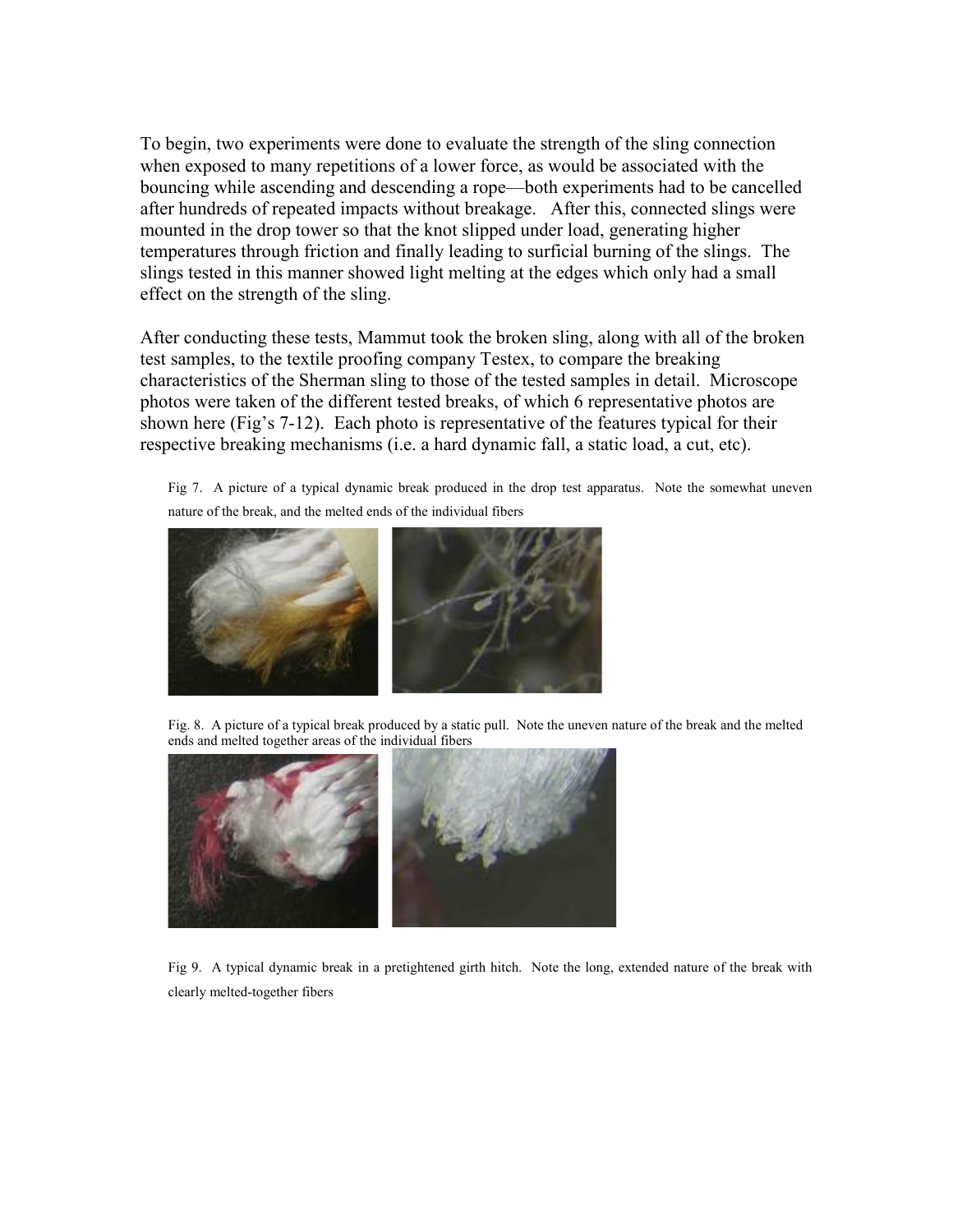

Fig 10. A typical sling cut under an 800 DaN load. Note the even, but slightly diffuse break and the lack of melting at the ends of the fibers



Fig. 11. A sling cut with no load. Note the very precise and straight break and the lack of melting at the ends of the fibers. The dark spots that appear to be melting are the ends of the nylon fibers seen head-on, which makes them appear darker



Fig 12. A typical sling broken over a sharp edge. Note the uneven break and the melting of the ends and meltedtogether fibers

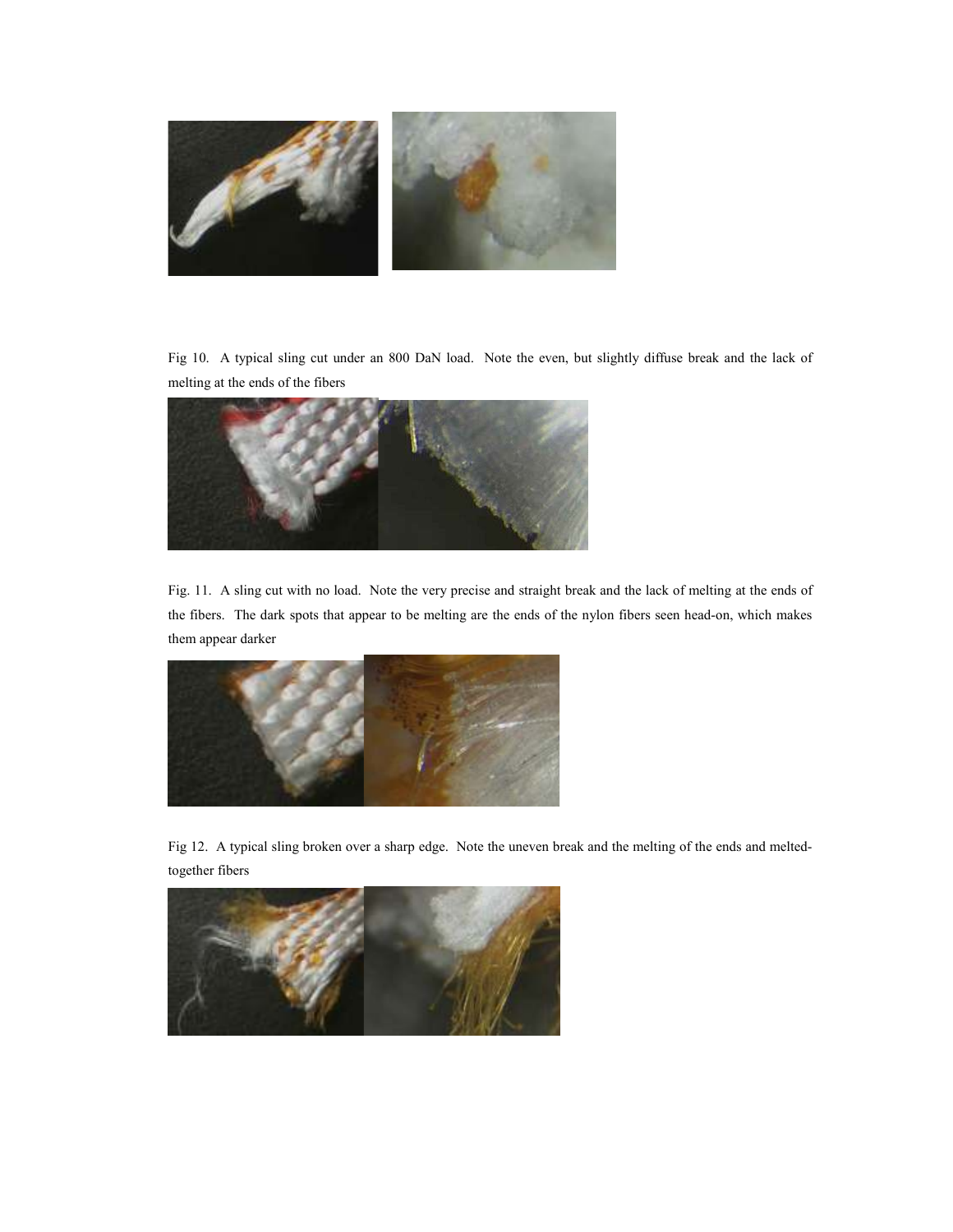In addition, one photo (Fig. 13) was taken of a sling broken because of an acid contamination. Because the Sherman sling showed none of the deformation associated with this contamination, chemical analysis of the sling was considered unnecessary.



Fig 13

The Sherman sling was also analyzed and photographed at the same time as the tested slings. In particular, three areas of the sling were looked at in detail, as shown in Fig 14a-14d.



Fig 14b. Broken part of the sling. The break is diffuse, and clearly linear, with one pulled strand. There is no melting of the individual fibers visible.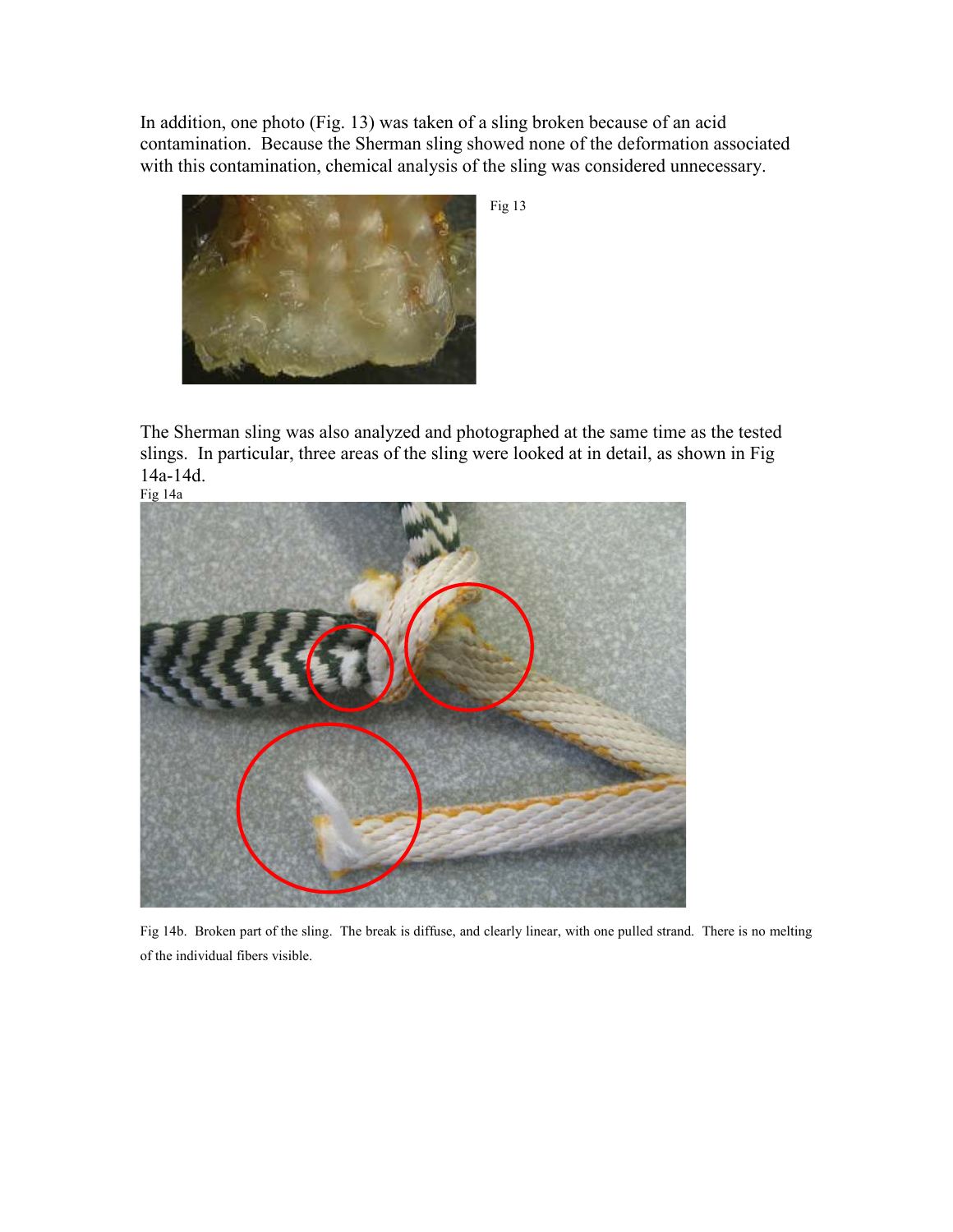

Fig 14c. Damaged part of the sling. Fibers on top of the sling are broken. There is no melting of the fibers.



Fig 14d. Torn Spectra sling. The Spectra sling is torn about 0.5cm. The break has very linear characteristics, with no melting.



When comparing the photos of the tested slings, it is noteworthy that in all the test slings broken under load, there is significant melting of the ends of the fibers, and often melting together of the fibers—the two exceptions are the two cut slings. In addition, the colored Polyamide (Nylon) cross thread, also called "shot", is sheared in all the breaking pictures except the cuts.

The Sherman sling shows a linear break with one pulled fiber. There is no melting, or melting together, and the shot is not sheared. In addition, in all three of the damaged areas of the sling, the damage occurs outside the girth hitch, not inside as would be expected if the knot were the cause of the sling being weakened and damaged.

The biggest similarity to the breakage of the Sherman sling is the sling cut while under load (Fig. 15).

Fig 9.